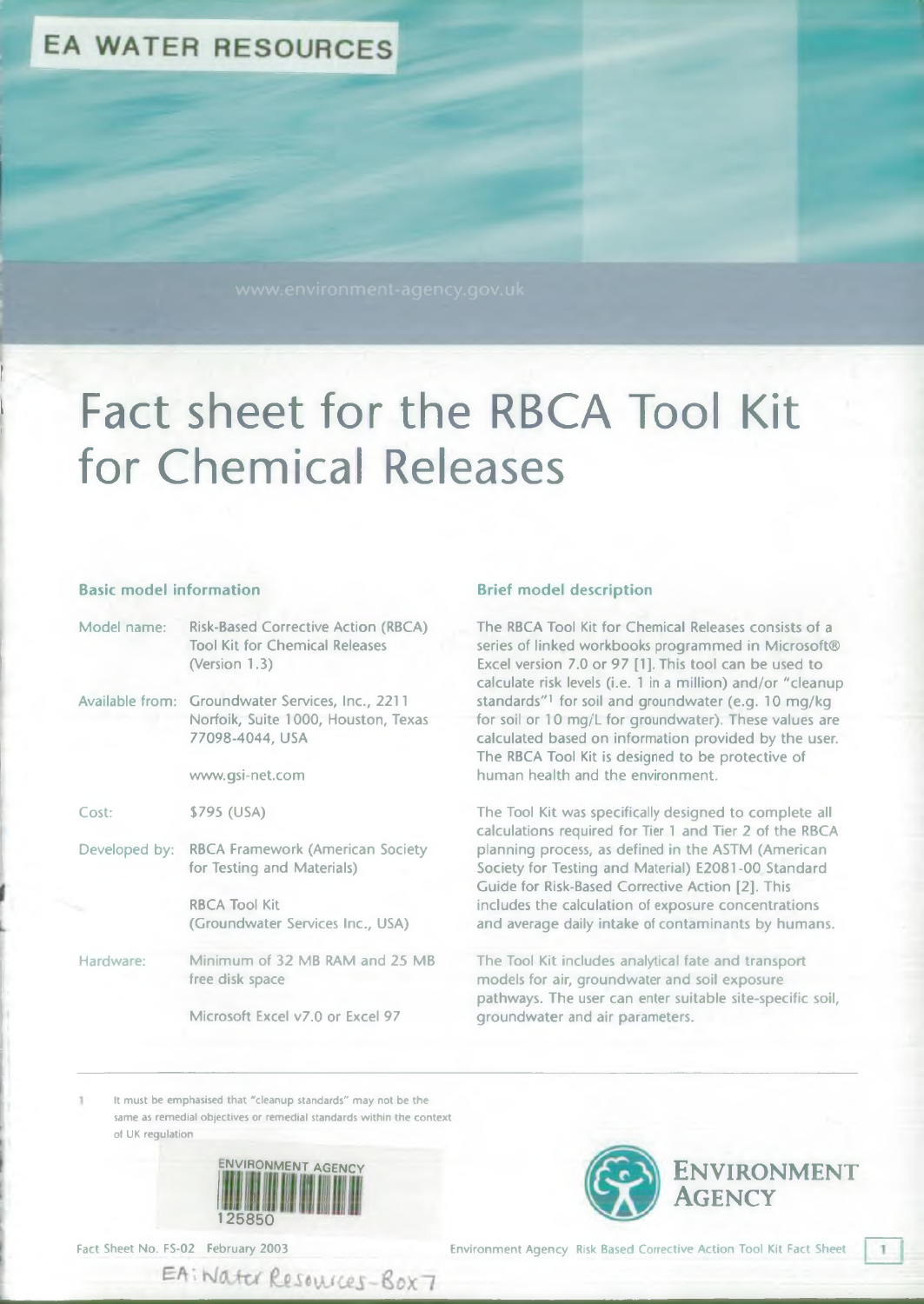The user selects the level of assessment required as follows:

- Tier 1 assessment involves the generation of generic risk-based screening level (RBSL) for on-site exposure only, assuming default exposure and site parameters
- Tier 2 allows the user to evaluate risk levels and/or site-specific target levels (SSTLs) for both on-site and off-site receptor locations based on site-specific soil, groundwater and air parameters. In a Tier 2 assessment the user may implement the fate and transport models included in the Tool Kit to evaluate off-site receptors

Figure 1 provides an example of the RBCA Tool Kit main screen and illustrates the options presented in the Tool Kit Main Screen.



The forward mode option is used to calculate risk levels, based on measured concentrations of the contaminant of concern in soils and groundwater. The back-calculating mode of the programme can be utilised to back-calculate "cleanup standards". This tool was specifically designed for use in the USA based within the US regulatory context. However, the default parameters can be modified to evaluate sites within the UK.

#### **Contam inants and contam inated media**

An integrated toxicological and physico-chemical parameter database of 115 chemicals is provided in the Tool Kit. These include metals and organic parameters, and also, aliphatic and aromatic carbon chain lengths specified in the TPH Criteria Working Group (TPHCWG) methodology.

The Tool Kit can evaluate surface soil, subsurface soil, air, groundwater and surface water. However, contaminant concentrations can only be specified for soil and groundwater.

Lead is not included in the database. The user can customise the database to alter the parameters or add new chemicals.

#### **Receptor types**

Both on-site and off-site receptors can be considered. In RBCA on-site refers to a receptor directly above the source area, and off-site to a receptor at any point away from the source area (i.e. not related to the site boundary, see Figure 3). The receptor types included in the model are:

- groundwater
- surface water
- adult residential
- child residential
- adult commercial
- construction worker

#### **Land-use and exposure scenarios**

There is no default land-use scenario in the RBCA Tool Kit. The user has to select the receptor type, which can be either a residential receptor or a commercial / construction worker. The following exposure pathways and scenarios are included in the software:

#### *Groundwater/surface water exposure:*

- ingestion of groundwater
- inhalation of groundwater vapour
- discharge of contaminated groundwater to surface water
- ingestion/dermal contact via swimming
- ingestion via fish consumption
- aquatic life protection

#### *Surface soil exposure (0 to <1 m):*

- inhalation of vapour and particulates
- direct dermal contact
- ingestion of soil and dust (incidental)
- leaching to groundwater

#### *Subsurface soil exposure (>1 m):*

- *•* inhalation of vapours
- leaching to groundwater

Air exposures are all included in the media specific exposures listed above.

The RBCA Tool Kit does not include the consumption of garden vegetables, dairy products, eggs, meat, fish or shellfish.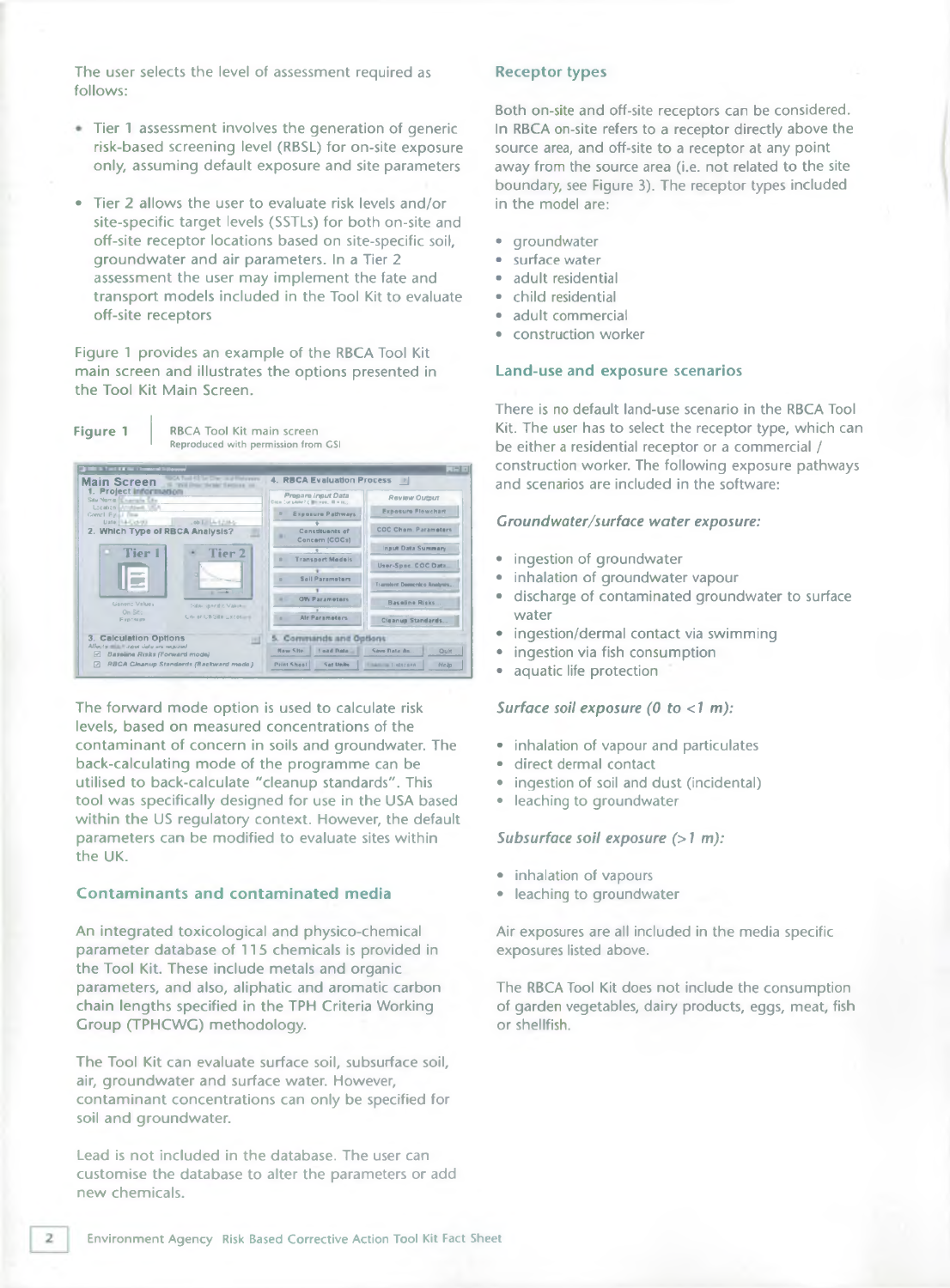# **Key features of the model**

### **What the model is supposed to do (model utility)**

The RBCA Tool Kit was developed for use in the USA, taking into consideration the US regulatory context. Therefore, if it is used for sites in the UK it needs to be applied by considering the UK regulatory context. The RBCA Tool Kit can be used to derive generic and site-specific target levels that can be used to support risk management actions. The model can be used to simulate fate and transport of contaminants both on-site and off-site. The RBCA Tool Kit for Chemical Releases is a deterministic model (i.e. it uses a single value for each exposure parameter).

The default target risk levels are those for a residential land use. If another land use is evaluated, then the target risk input parameters must be altered to reflect this change.

Although the Tool Kit is a deterministic model, simple statistics may be applied to source area concentration data to calculate a representative value. The available statistical options are:

- maximum values
- arithmetic and/or geometric means
- confidence levels (e.g. 95% confidence levels)

The user must also note that the model assumes a constant source with no declining source options (i.e. the source concentration will never decrease durinq the assessment period).

#### **Model usability**

The RBCA Tool Kit has a good user interface, and can be described as user friendly. However, it must be noted that it is a complex model; for it to be used appropriately and effectively, considerable technical skill in risk assessment is required.

The operation of the programme is within Excel and data is entered onto Excel spreadsheets. There is a Main Screen that displays the risk assessment process (see Figure 1). The Main Screen is automatically displayed whenever the RBCA Tool Kit is opened, and it serves as the hub of the user interface. Most of the input and output screens are accessed from and returned to this screen. Here the user enters or selects:

- general project information (e.g. site name, site location)
- the type of RBCA analysis (e.g. Tier 1 or 2)
- calculations to be performed (e.g. calculation of risk values or "cleanup standards")

The user then progresses through the RBCA evaluation process by navigating to the appropriate input and output screens (e.g. Figure 2). Input and output

options become successively available as individual steps of the process are completed. In addition, the user may create, load and save user-input data files.



Figure 2 | Exposure Pathway Identification screen Reproduced with permission from CSI



There are also help files within each screen that can help the user identify what information is required. Although the help files do not contain the equations, the manual does include the full equations for many of the fate and transport modelling methods used in the spreadsheets. In addition, there is a unit conversion feature that can be used if the available data needs to be input with different units.

Finally, it is important to note that in order for this tool to be used appropriately, it must be used in conjunction with the manual and the ASTM standards [1 and 2].

#### **Toxicological information**

The software contains a database of 115 chemicals. The user can alter the default toxicological and physico-chemical information within the database. Any alteration from the default values is highlighted in the output. The toxicological information found in the database has been compiled from several sources including the USEPA Integrated Risk Information System (IRIS) and the USEPA Health Effects Assessment Summary Tables (HEAST). The toxicological parameters listed in these databases are classified as carcinogens and non-carcinogens, and therefore the derivation and resulting units are different. Reference doses (RfD) and slope factors are the toxicological entities used when evaluating non-carcinogens and carcinogens respectively. Table 1 contains examples of three contaminants and their associated carcinogenic and non-carcinogenic toxicological values.

Table 1 Example of toxicological information in the Tool Kit

| Contaminant            | <b>RfD</b><br>(mq/kg/day) | <b>Slope factors</b><br>$(mg/kg/day)^{-1}$ |  |
|------------------------|---------------------------|--------------------------------------------|--|
| <b>Arsenic</b>         | 3.0 E-04                  | 1.5                                        |  |
| <b>Trichloroethene</b> | $6.0 E-03$                | $1.1 E-02$                                 |  |
| Benzo (a) Pyrene       | ΝA                        | 7.3                                        |  |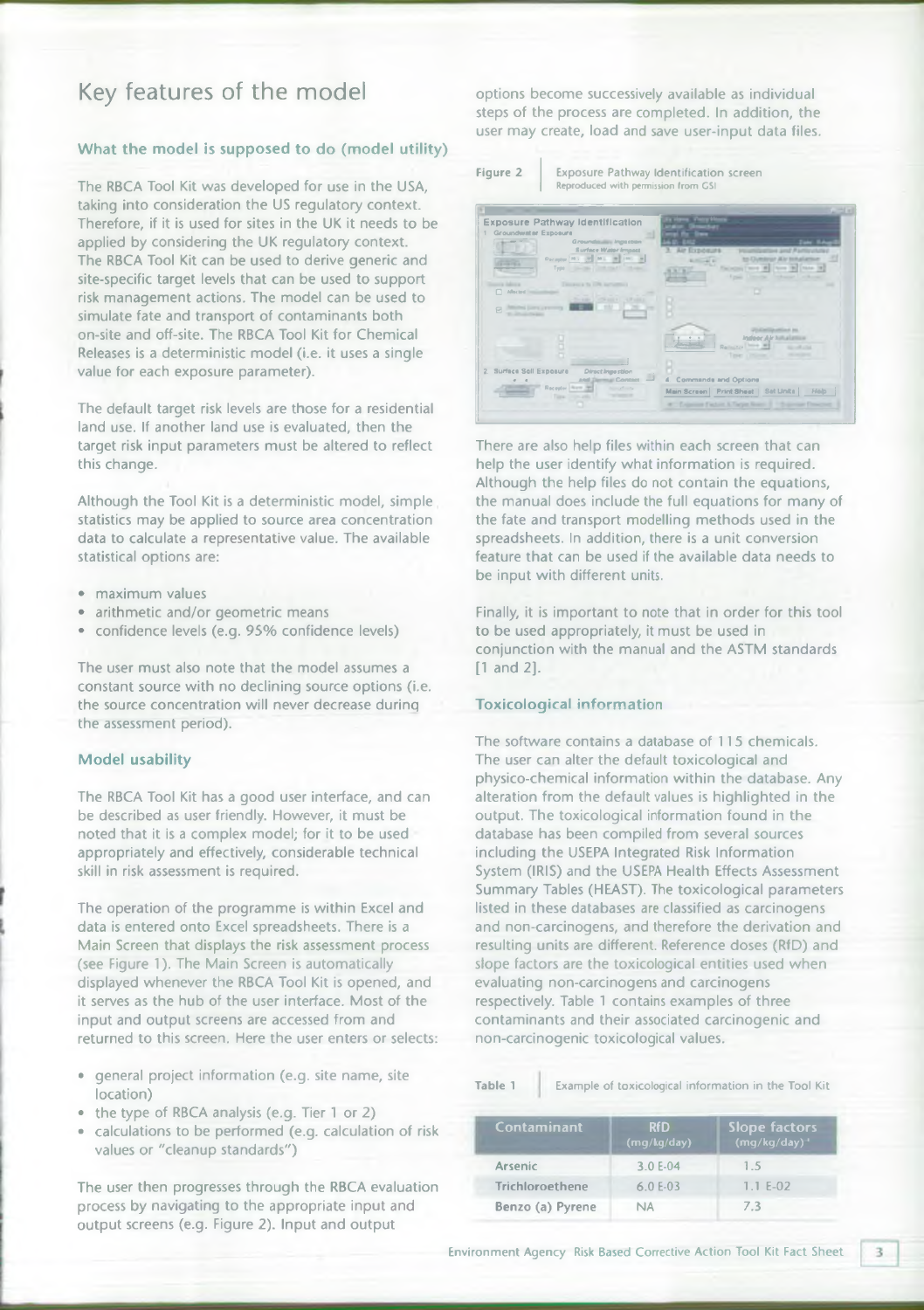The user must ensure that any toxicological information used in the risk assessment complies with the UK regulatory context [3]. It is worth noting that the RBCA Tox database was compiled when the software was written and is not regularly updated. DEFRA and the Environment Agency have produced a number of contaminant toxicological reports [4], and the data within these should be used when conducting risk assessments within the UK.

#### **Contam inants and contact media**

Clicking "Constituents of Concern (COCs)" on the Main Screen accesses the Contaminant Selection screen. During this step the user must identify the constituents of concern (COCs) present at the site. Identified concentrations for COCs do not need to be input if "cleanup levels" (i.e. RBSLs or SSTLs) are only required. However, if risk levels are to be calculated, the user must also provide representative concentrations of the COCs in the relevant media. If only "cleanup levels" are required and the user includes representative site contaminant levels then the programme will highlight the exceeded "cleanup levels" automatically.

For Tier 1 evaluations using RBCA, any constituent associated with the source and consistently detected above natural background levels can be considered a possible COC. Only those constituents present above Tier 1 RBSLs are typically considered as COCs for a Tier 2 assessment.

The user must input the COC concentrations into the soil and groundwater columns, if these media have been identified as affected during the exposure pathway selection stage (Forward mode only). If this is not done then the user cannot continue into the next step of the assessment.

The Tool Kit can assess free product contamination through the use of Raoult's Law. The programme assesses the transport of dissolved phase but not free product.

#### *Receptor characterisation*

The human receptors evaluated in this software are:

- adult residential
- child residential
- commercial
- construction worker

The averaging time used for carcinogens and for all receptors is 70 years. The default averaging time for non-carcinogens and for the identified receptors are:

- 30 years for the adult residential receptor
- 25 years for the commercial receptor
- 1 year for the construction worker

The child receptor is evaluated into 0 to 6 or 0 to 16 age classes.

Table 2 Reasonable maximum exposure parameters

| Parameter-                                        | <b>Adult</b>   | Child<br>$(0 - 6)$ | Child<br>$(0 - 16)$ | Commercial              | <b>Construction</b> |
|---------------------------------------------------|----------------|--------------------|---------------------|-------------------------|---------------------|
| <b>Body weight</b><br>(kq)                        | 70             | 15                 | 35                  | 70                      | 70                  |
| <b>Exposure duration</b><br>(yr)                  | 30             | 6                  | 16                  | 25                      | $\mathbb{I}$        |
| <b>Exposure frequency</b><br>(d/yr)               | 350            | 350                | 350                 | 250                     | 180                 |
| Dermal exposure<br>frequency (d/yr)               | 350            | 350                | 350                 | 250                     | 250                 |
| Skin surface area<br>(cm <sup>2</sup> )           | 5,800          |                    | 2,023               | 5,800                   | 5,800               |
| Water ingestion rate<br>(L/d)                     | $\overline{2}$ | $\overline{2}$     | $\overline{2}$      | $\overline{\mathbf{1}}$ | 1                   |
| Soil ingestion rate<br>(mq/d)                     | 100            | 200                | ×.                  | 50                      | 100                 |
| Swimming exposure<br>time (hr/event)              | $\overline{3}$ | 3                  | 3                   | <b>NA</b>               | <b>NA</b>           |
| Swimming exposure<br>frequency (event/yr)         | 12             | 12                 | 12                  | <b>NA</b>               | <b>NA</b>           |
| Swimming water<br>ingestion rate (L/hr)           | 0.05           | 0.5                |                     | <b>NA</b>               | <b>NA</b>           |
| Skin surface area.<br>swimming (cm <sup>2</sup> ) | 23,000         |                    | 8,100               | NA.                     | <b>NA</b>           |
| Fish consumption<br>rate (kg/d)                   | 0.025          | 0.025              | 0.025               | <b>NA</b>               | <b>NA</b>           |

Table 2 contains the other default exposure parameters used in the assessment for each receptor. These parameters are all based on the reasonable maximum exposure (RME) concept, where the highest exposure that is reasonably expected to occur at a site is used.

These parameters are based on conservative US statistics. Therefore, when using this model these parameters need to be considered within the UK context.

#### **Land use**

There is no explicit land use in the software. However, from the description of the receptors the user can see that the land use can be identified as:

- residential (adult and child)
- recreational (adult and child)
- commercial/construction.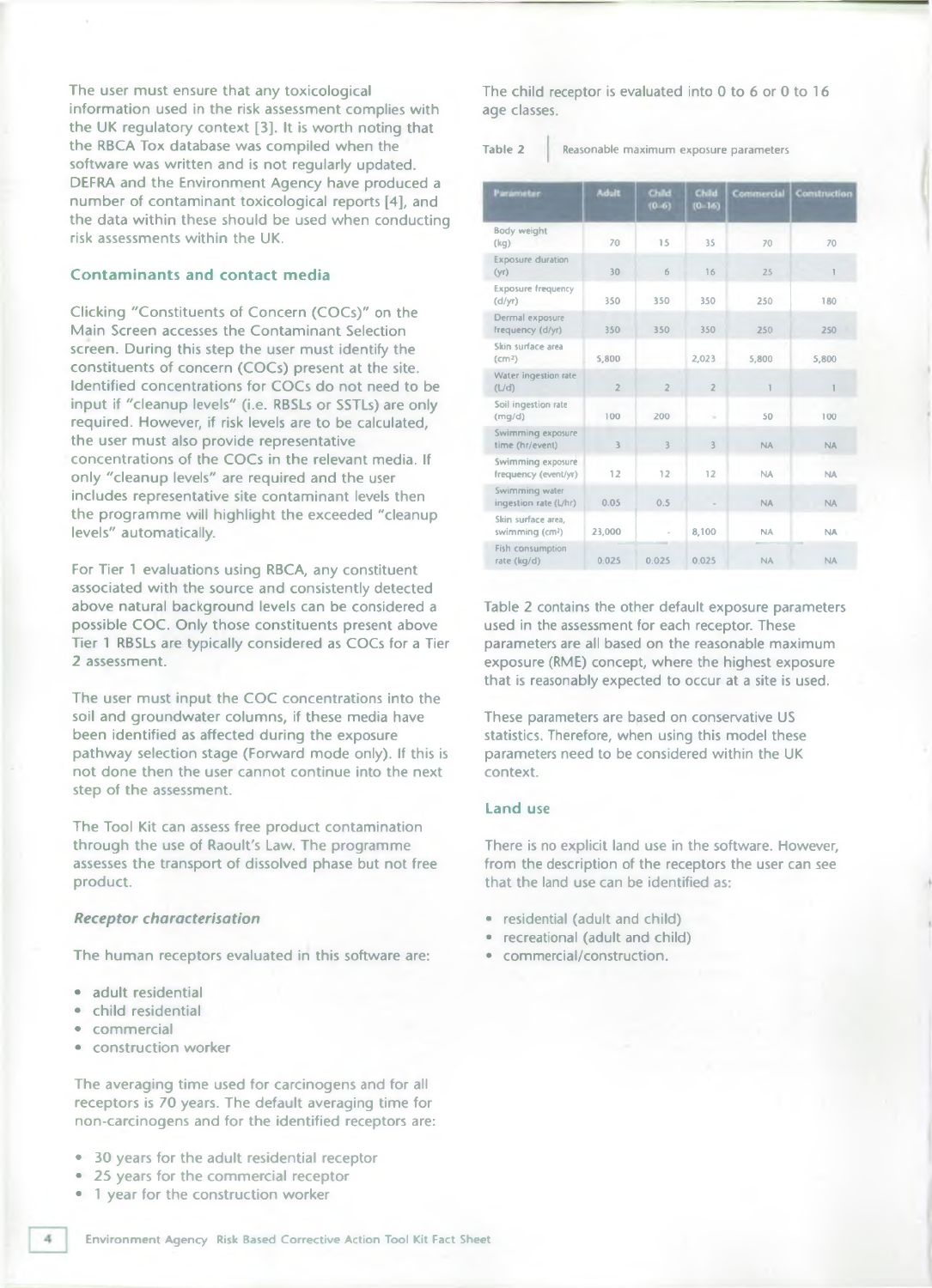#### **Pathway characterisation**

During the Tier 1 assessment only on-site exposure pathways for both human health and groundwater can be evaluated. Therefore, all other receptors and off-site exposure pathways are greyed out so that the user cannot select them. These only become available if the Tier 2 assessment is conducted.

The exposure and migration pathways that can be evaluated during a Tier 1 assessment for the on-site receptors are:

- groundwater ingestion (on-site)
	- commercial
	- residential
	- maximum contaminant levels (MCLs)
- surface soil (direct ingestion and dermal contact on-site)
	- residential
	- commercial
	- construction worker
- air (volatilisation and particulates to outdoor air and volatilisation to indoor air, on-site)
	- residential
	- commercial
	- construction worker (no indoor air volatilisation)
	- time-weighted average (TWA)

The MCLs listed in the software are a drinking water standard established by USEPA under the Safe Drinking Water Act. They are the maximum permissible levels of chemicals of concern in water that is to be delivered to any user of a public water supply. These values are different from the UK drinking water standards, and the user should ensure that the appropriate values are entered if necessary.

The construction worker pathway can only be evaluated if either the residential or commercial receptors have been selected first. Therefore, this receptor cannot be evaluated separately. Additionally, the US Occupational Safety and Health Administration (OSHA) have published permissible exposure limits (PELs) to protect workers against the health effects of exposure to hazardous substances. These limits are based on an 8 hour time weighted average (TWA) exposure. Should this option be used in the UK, then the values published by the Health and Safety Executive (HSE) in EH40 [5] should be used instead of the OSHA PELs.

It is also important to note that the term 'on-site receptor' refers to an on-source receptor (i.e. a receptor immediately on the source area). Figure 3 illustrates this concept. The off-site receptor does not necessarily need to be outside the site boundary, nor does the on-site receptor need to be located inside the boundary. In this figure the receptors are represented by the house/building structure.



In addition to the exposure pathways listed above for the on-site receptor, the following exposure pathways can be selected for the off-site receptors during a Tier 2 assessment:

- groundwater (a maximum of two off-site receptors can be selected in which surface water may be one)
	- residential
	- commercial
	- MCLs
	- surface water impacts
	- surface water (ingestion of fish)
- air (two off-site receptors can be selected)
	- residential
	- commercial
	- TWA.

 $\mathsf{S}$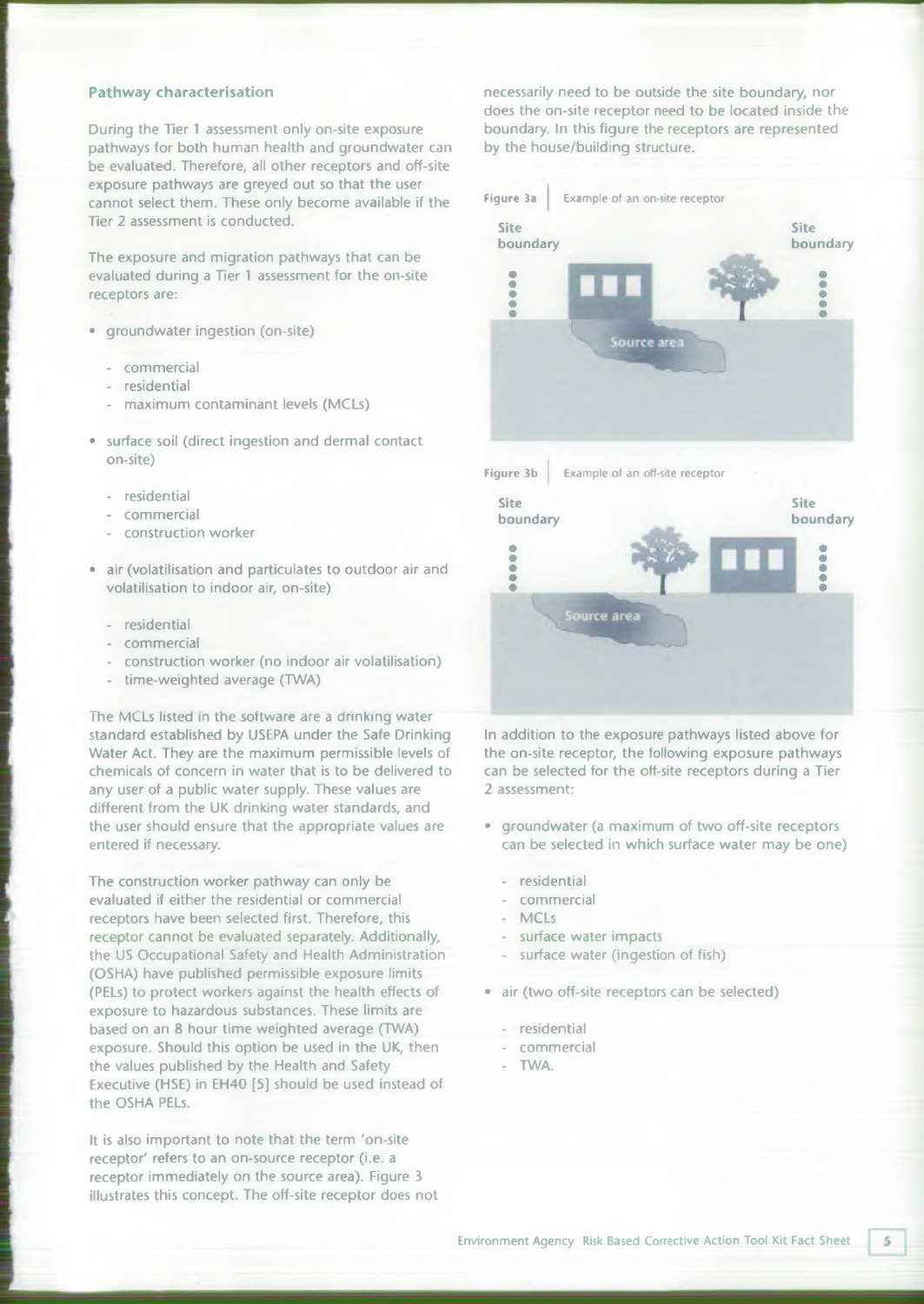#### **Model outputs**

One of the most important outputs from the model is the input summary sheet. This sheet contains all the exposure parameters and migration models selected. It is extremely important that this sheet accompanies any risk assessment conducted with this model.

Outputs are in the form of tables in Microsoft Excel. As the user works through the RBCA model each individual screen can be printed. The output details the exposure routes, the toxicological data and, where the source zone concentration data has been input, whether or not the "target levels" have been exceeded. Alternatively, the user can print a single summary sheet detailing all the input parameters.

The output highlights chemical-specific parameters that have been altered from the default by the user. If any values have been altered from those contained in the chemical database, the user should include a justification for the change as part of the final report together with a printout of the project-specific chemical database.

The output tables in the software are:

- A table of human health risks for individual pathways and a table of cumulative risk (note that the UK Department of Health does not accept cumulative assessment of risk unless the contaminants are acting on the same target organ)
- A table of steady-state contaminant concentrations at the exposure point (if analytical groundwater modelling has been conducted)
- A table of "cleanup standards" for each contaminant and each media evaluated (i.e. soil and groundwater)

In addition, for the risk value calculation mode the software also provides the following outputs:

- **Risks by individual pathway.** These tables present the average daily intake and baseline risk calculations for each complete exposure pathway and associated receptors (on-site, off-sitel and off-site2):
	- outdoor air
	- indoor air
	- soil
	- groundwater
	- surface water
- **Risks by all pathways.** This table presents a summary of baseline risks for all selected pathways. A solid red box indicates pathways for which target risk limits are exceeded. The user can later assess the target risk limits depending on the context within which the risk assessment is conducted

For the "cleanup standards" mode the following types of tables can be selected:

- **Result summary by individual COC.** This is a summary of RBSL or SSTL values together with the chemical, toxicological and natural attenuation parameters used in their calculation. Applicable media "cleanup standards" are identified by values displayed in bold italics
- **Individual constituents by affected media.** This output screen presents a summary of calculated Tier 1 RBSLs or Tier 2 SSTLs for all COCs, organised by affected source medium (soil and groundwater)
- **Multiple constituents.** In order to compute SSTLs based on cumulative risk effects, RBCA provides an interactive calculator for adjusting individual constituent target levels to meet cumulative risk goals (i.e. total risks from all contaminant exposure not to exceed 1 in a million). The cumulative risk worksheet only applies if the affected soil or groundwater zone must be remediated to meet a cumulative risk limit (i.e. an upper bound carcinogenic risk or hazard index for the combined effects of multiple constituents). The worksheet lists all COCs and displays individual and cumulative risk values for each applicable exposure medium and receptor. If the applicable cumulative risk limit is exceeded for a given exposure medium, the user may then adjust constituent reduction factors (CRFs) (i.e. the representative COC concentration divided by the applicable target concentration) until the desired cumulative risk level is achieved.

# **Model interpretation**

#### **What** does **the output mean?**

From the Tier 1 and Tier 2 assessment two primary types of outputs are derived using this model:

- risk values
- cleanup levels

The Tier 1 values are screening values and should not be used as remediation values. These values are nonsite-specific and are based on conservative exposure factors, and fate and transport parameters.

The Tier 2 assessment can generate both risk values and "cleanup levels". These levels are based on sitespecific information and parameters. As part of the Tier 2 assessment a constituent reduction factor (CRF) is generated which indicates what level of contaminant reduction would be required to ensure that the contaminant levels do not exceed a specified cumulative "target risk level".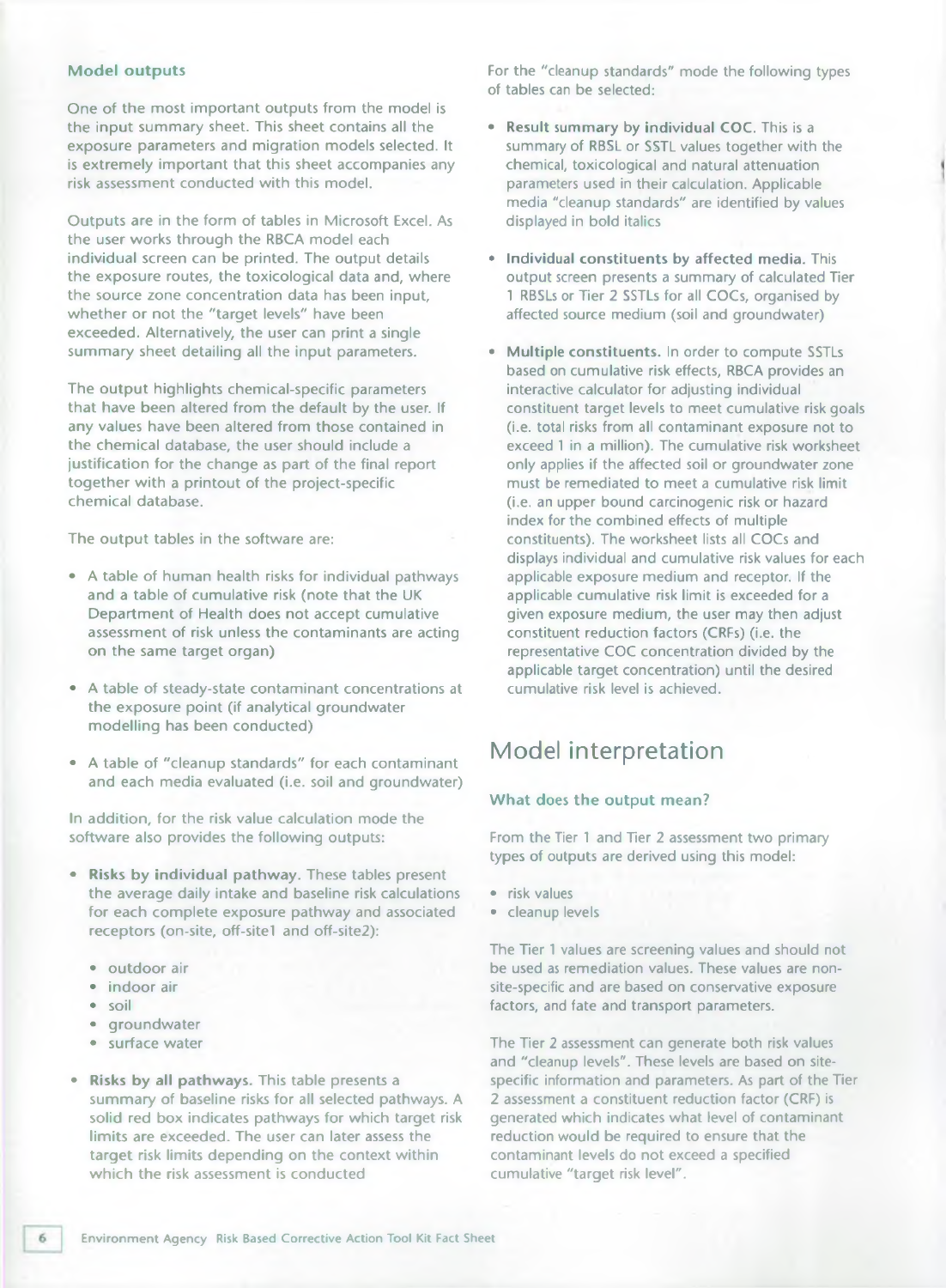As noted earlier, the Department of Health does not support cumulative risk levels unless the COCs are acting on the same target organ. The RBCA toolkit does not make a distinction as to which target organs are being impacted. Therefore, the user should be aware that although the software may highlight risk levels or SSTLs as being exceeded, it does not necessarily mean that the site is causing unacceptable levels of risk. In order to determine if in fact this is the case, the user should seek an expert toxicologist's advice.

#### **Supporting information required to use the model appropriately (input data requirements)**

The following is a list of information required to conduct a comprehensive risk assessment using the RBCA Tool Kit. Some of the parameters can be obtained from published literature. However, to conduct a site-specific assessment the following data should be collected from the site:

- source area
- soil porosity
- depth of contamination (top to bottom)
- depth to groundwater
- groundwater gradient
- groundwater flow direction
- hydraulic conductivity
- potentially affected receptor types
- distance to off-site human receptor
- distance to surface water / groundwater receptor
- impacted media
- contaminant concentrations in each impacted media

#### **Common problems with the model**

- The programme sometimes crashes due to changes made in the chemical database while running a simulation
- The chemical database for each project has to be saved separately from the rest of the programme and recopied into the programme folder every time the project file needs to be altered
- Sometimes the programme does not recognise that all the appropriate boxes have been checked on the screen and does not allow the user.to move onto the next step
- Calculations for the inhalation exposure result in different values when comparing the forward and backward modes due to the use of, and conversion of, the inhalation unit risk concentrations
- Sometimes the unit conversion is not saved when the user changes it.

#### **Common mistakes made when using the model**

- The RBCA Tool Kit conceptual model and the site-specific conceptual model do not match and therefore the assessment would be incorrect (e.g. site grows vegetables but RBCA does not evaluate vegetable uptake and subsequent human consumption)
- The NC abbreviation is sometimes found in the output tables, indicating contaminants for which RBSLs or SSTLs could not be calculated. This is usually due to a lack of toxicological or physico-chemical data. This does not mean that the particular contaminant and exposure pathway can be ignored, but indicates that there are uncertainties with the assessment due to the lack of data
- The ">Csat" symbol is sometimes part of the results table generated by the RBCA Tool Kit. This symbol is usually generated by the software to indicate that risk levels are not exceeded at a concentration above the saturation level for soil or groundwater. This means that even if free product was encountered it would not cause adverse effects via that particular exposure pathway
- Using an erroneous soil porosity
- Using the default values provided within the programme for soil types, which are based on US soils and not UK soils
- Not adopting the UK context for exposure parameters, drinking water standards and toxicological data
- Using inappropriate "target risk" levels
- Confusing the on-site and off-site receptors
- Not including all the input and output data as part of the report.

#### **Model limitations - what the model does not do**

The following list summarises the model limitations:

- The model is not capable of simulating contaminant concentrations down-gradient of a discharge point for surface water
- The model does not allow probabilistic human health risk evaluation
- The Tool Kit only addresses indoor air exposure for the on-site receptor. Therefore, this model cannot be used to migrate volatiles to an off-site receptor and the subsequent intrusion of volatiles to off-site buildings